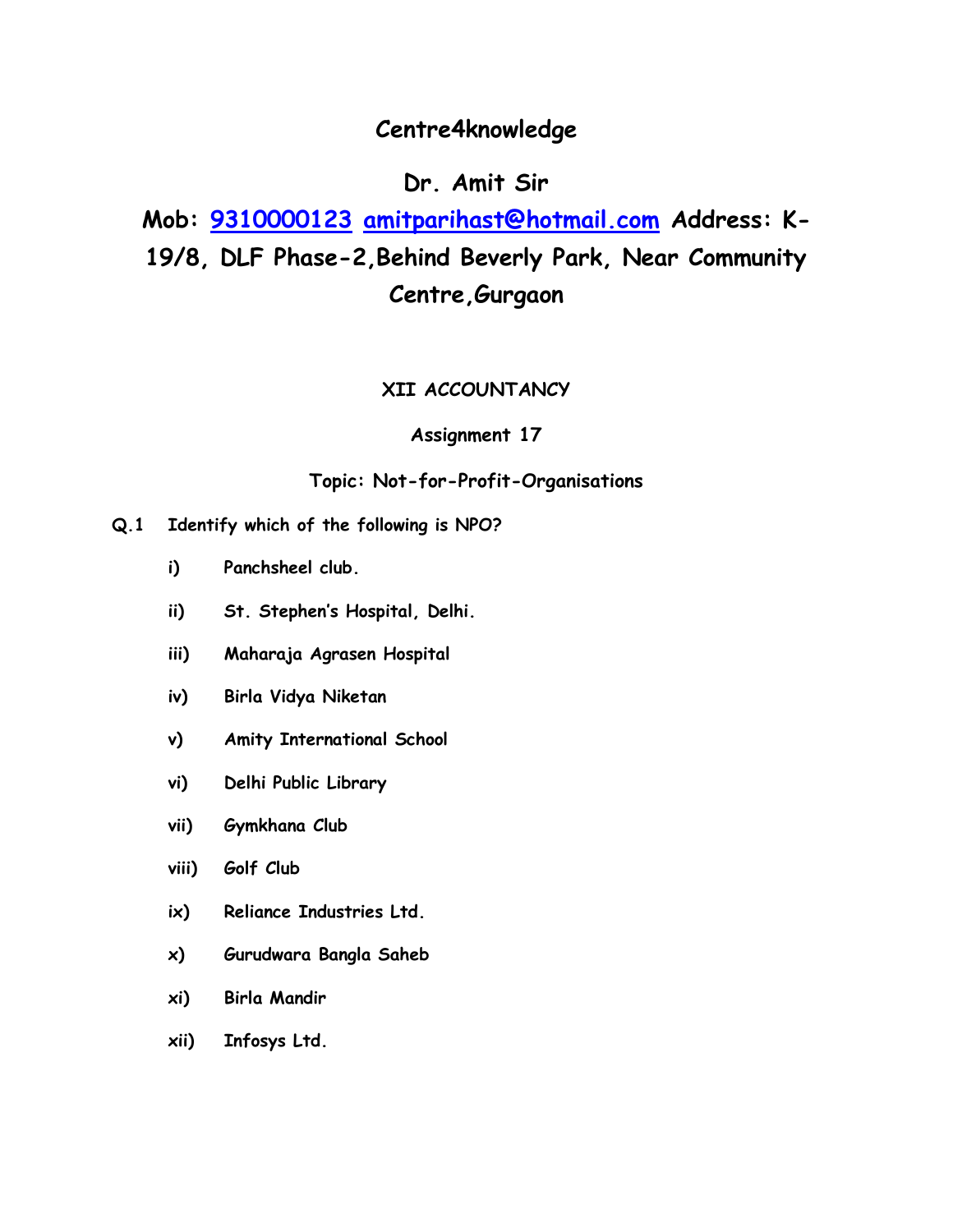**Q.2 From the following calculate amount to be shown in Income and Expenditure A/c** 

|                                 |        | April 1, 2017   March 31, 2018 |
|---------------------------------|--------|--------------------------------|
| Stock of Stationery             | 24,000 | 18,000                         |
| <b>Creditors for Stationery</b> | 43,000 | 32,400                         |

**Amount paid for stationery during the year 2017-18 ` 1,50,000.** 

**Also show how the above will be reflected while preparing final accounts.**

**Q.3 On the basis of the following information, calculate amount that will appear against the item 'stationery used' in the Income and Expenditure Account for the year ended 31st March, 2018**

| Stock of Stationery on 1st April 2017                       | 36,000   |
|-------------------------------------------------------------|----------|
| Creditors for Stationery as at 1st April 2017               | 76,800   |
| Amount Paid for Stationery during the year ended 31st March | 4,20,000 |
| 2018                                                        | 69,600   |
| Stock of Stationery as at 31st March 2018                   | 72,000   |
| Creditors for stationery as at 31st March 2018              |          |

**Also show how the above will be reflected in final accounts.** 

**Q.4 From the following information of a not for profit organization, show the 'sports material' items in the 'income and expenditure account' for the year ending** 

**31st March 2018 and the Balance Sheet as at 31st March 2017 and 31st March 2018.** 

|                                           |        | April 1, 2017   March 31, 2018 |
|-------------------------------------------|--------|--------------------------------|
| <b>Stock of Sports Material</b>           | 6,600  | 17,400                         |
| <b>Creditors for Sports Material</b>      | 23,400 | 27,600                         |
| Advance to Supplies of sports<br>Material | 45,000 | 75,000                         |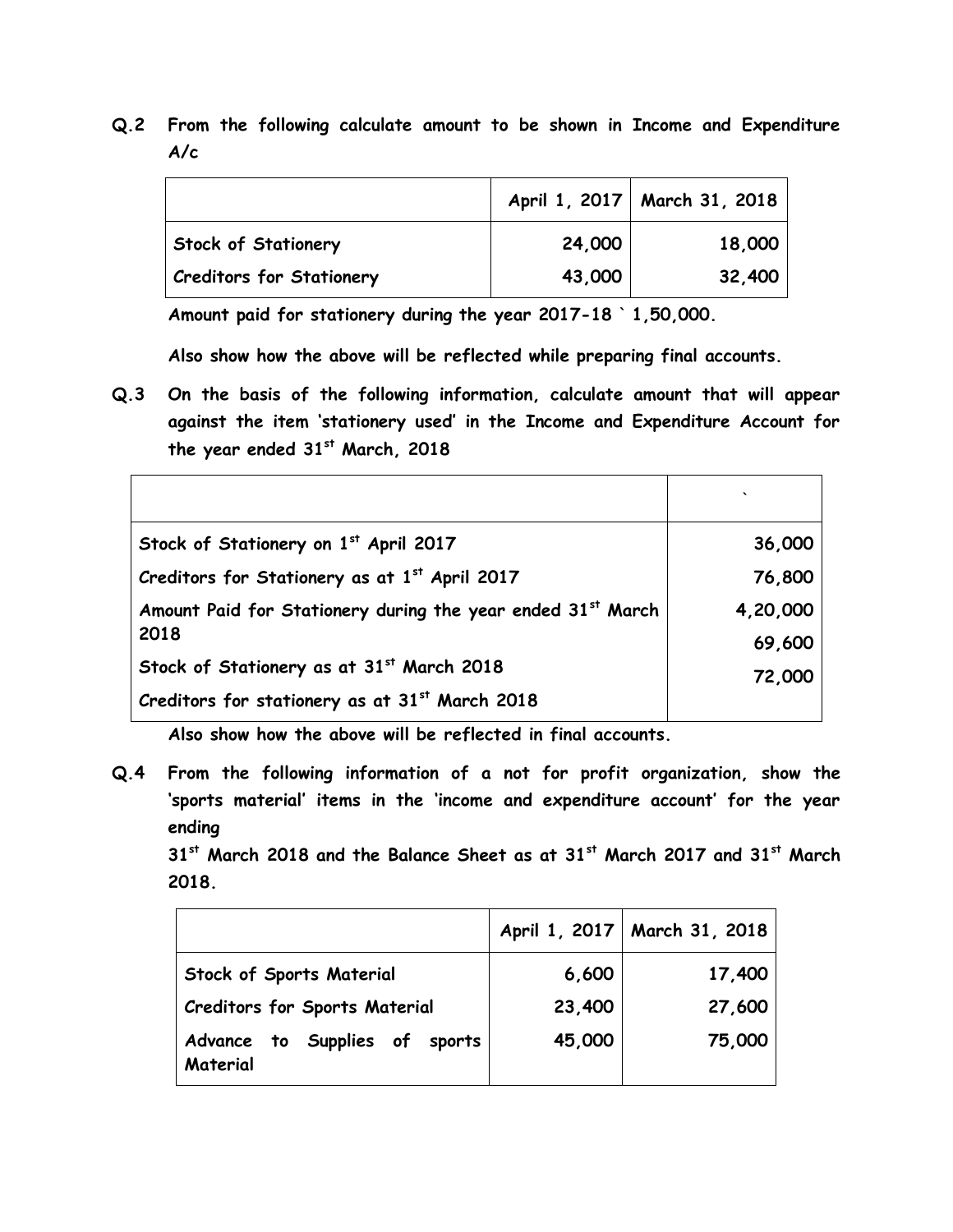**Payment to supplies of sports material during the year was ` 3,60,000 there were not cash purchases.** 

**Q.5 Calculate what amount will be posted to be Income and Expenditure Account for the year ended 31st March 2018.** 

| Stock of Stationery on 1st April 2017                           | 1,800 |
|-----------------------------------------------------------------|-------|
| Creditors for Stationery on 1st April 2017                      | 1,200 |
| Advance Paid for Stationery carried forward from<br>$2017 - 18$ | 120   |
| Amount Paid for Stationery during the year                      | 6,480 |
| Stock of Stationery on 31st March 2018                          | 300   |
| Creditors for Stationery on 31st March 2018                     | 780   |
| Advance Paid for Stationery on 31st March 2018                  | 180   |

- **Q.6 Show the above items in final accounts.**
- **Q.7 From the following information, calculate the amount to be shown as consumption of sports material for the year ending March 31, 2018:**

|                                                | $\overline{\phantom{a}}$ |
|------------------------------------------------|--------------------------|
| Amount Paid to Creditors of Sports Material    | 1,22,000                 |
| <b>Opening Stock of Sports Material</b>        | 40,000                   |
| <b>Closing Stock of Sports Material</b>        | 50,000                   |
| Advance to Creditors in the Beginning          | 4,000                    |
| Advance to Creditors in the End                | 6,000                    |
| Creditors for Sports Material in the Beginning | 14,000                   |
| Creditors for Sports Material in the end       | 30,000                   |
| Cash Purchases of Sports Material              | 25,000                   |

**Q.8 Show the above in final accounts.**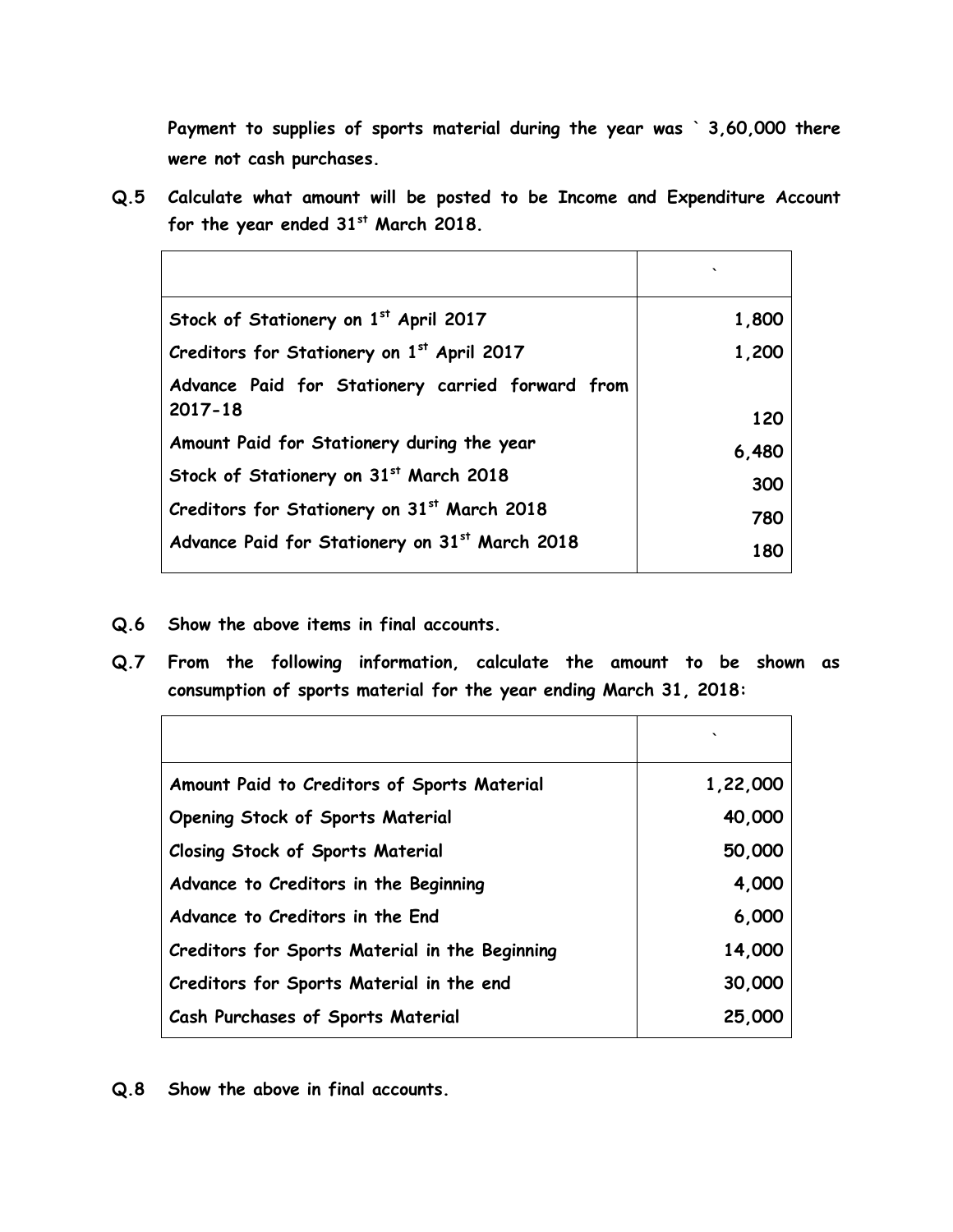**Q.9 On the basis of information given below, calculate the amount of medicines to be debited to the Income and Expenditure A/c of Nirvana Hospital for the year ended 31st March, 2018.**

|                                       |           | April 1, 2017   March 31, 2018 |
|---------------------------------------|-----------|--------------------------------|
| <b>Stock of Sports Medicines</b>      | 1,40,000  | 1,65,000                       |
| <b>Creditors for Sports Medicines</b> | 12,80,000 | 17,60,000                      |

**Medicines purchased during the year were ` 84,00,000.** 

**Q.10 On the basis of the following information, calculate the amount of stationery to be debited to the Income and Expenditure A/c of Shubham Hospital for the year ended 31st March, 2018.** 

|                                 |        | April 1, 2017   March 31, 2018 |
|---------------------------------|--------|--------------------------------|
| <b>Stock of Stationery</b>      | 40,000 | 35,000                         |
| <b>Advance to Suppliers</b>     | 8,000  | 11,000                         |
| <b>Creditors for Stationery</b> | 16,000 | 18,000                         |

**Stationery Purchased during the year ` 3,50,000. Also show how the above will be reflected in the final accounts.**

**Q.11Prepare Income and Expenditure Account for the year ended 31st March 2018 from the following Receipts and Payments Account.** 

| Receipts                | $\cdot$ | <b>Issues</b>               | ヽ      |
|-------------------------|---------|-----------------------------|--------|
| To Opening Balance      | 2,500   | <b>By Salaries</b>          | 7,000  |
| To Subscriptions        | 60,000  | By Payment to Creditors of  | 15000  |
| Sale<br>Old<br>of<br>To | 6,500   | Stationery                  | 11,000 |
| <b>Furniture</b>        |         | By Creditors of Medicines   | 20,000 |
| 8,000<br>value<br>(book | 8,000   | By Furniture Purchases      | 10,000 |
| To Sale of Investment   | 5,000   | By Defence Bonds            | 3,000  |
| To donations            |         | <b>By Bicycle Purchased</b> | 16,000 |
|                         | 82,000  | By Closing Balance          | 82,000 |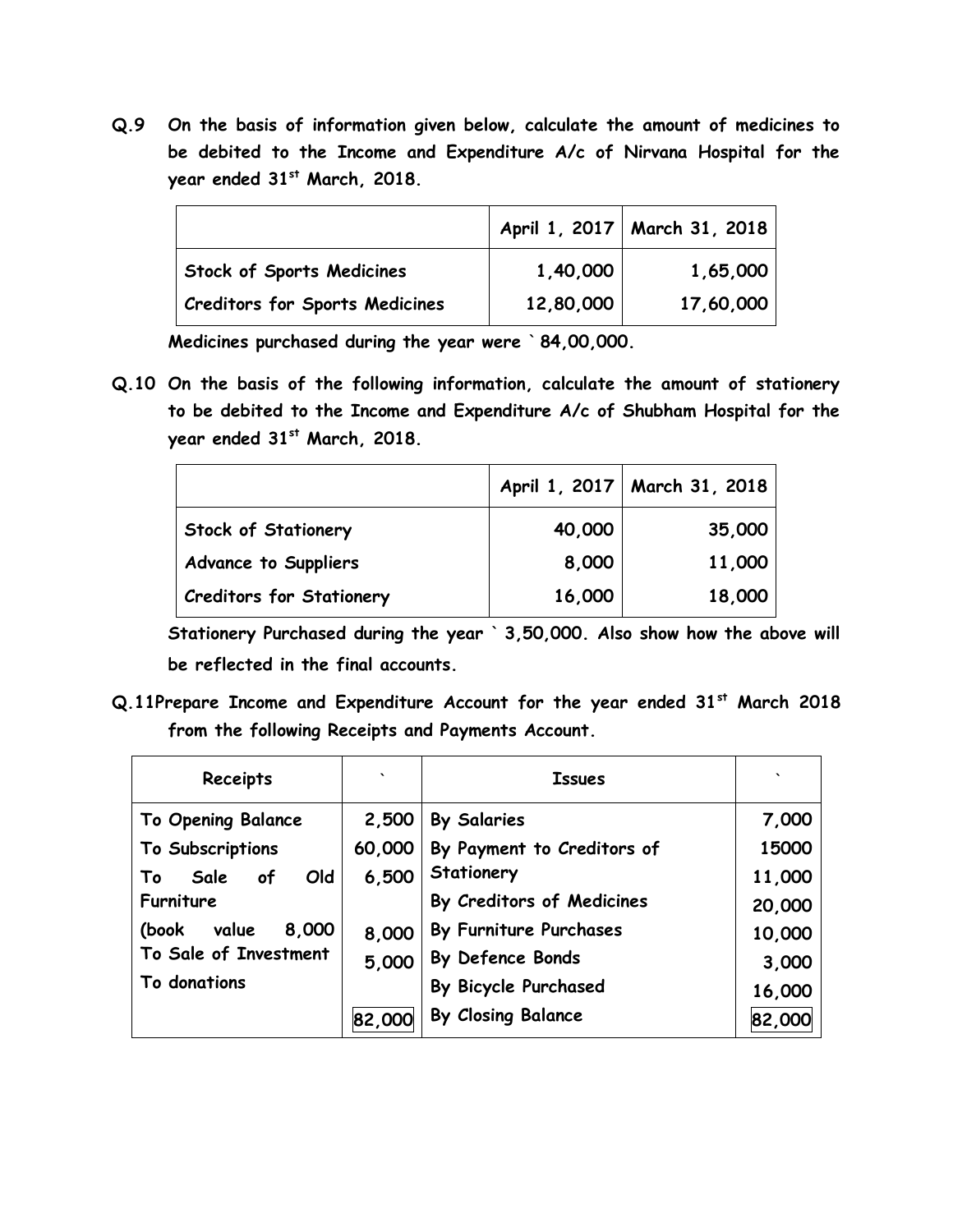|                                 |        | April 1, 2017   March 31, 2018 |
|---------------------------------|--------|--------------------------------|
| <b>Stock of Stationery</b>      | 9,000  | 7,000                          |
| <b>Creditors for Stationery</b> | 15,000 | 11,000                         |
| <b>Advance to Creditors</b>     | 7,000  | 15,000                         |

**Q.12 In 2017-18, salaries paid amounted to ` 2,80,000. Ascertain the Income and Expenditure amount for the year ended 31st March, 2018 from the following information:**

|                                          | $\cdot$ |
|------------------------------------------|---------|
| Prepaid Salaries on 31st March, 2017     | 30,000  |
| Prepaid Salaries on 31st March, 2018     | 22,000  |
| Outstanding Salaries on 31st March, 2017 | 40,000  |
| Outstanding Salaries on 31st March, 2018 | 65,000  |

**Q.13 During 2017-18, the miscellaneous expenses paid by Global Club were ` 12,000. Find out the expenses chargeable to Income and Expenditure Account for the year ended 31st March 2018.** 

**Additional Information:**

|                             |       | April 1, 2013   March 31, 2014 |
|-----------------------------|-------|--------------------------------|
| <b>Prepaid Expenses</b>     | 3,500 | 4,200                          |
| <b>Outstanding Expenses</b> | 2,500 | 3,400                          |

**Q.14 From the following Receipts and Payment Account of Central Delhi Club and from the given additional information, ascertain the expenditure on account of Salaries for the year ending 31st March 2018 and show the Salaries item in the income and Expenditure Account and Balance sheet as at 31st March, 2017 and 31st March, 2018**

**An Extract of Receipts and Payments A/c for the year ended 31st March 2018.**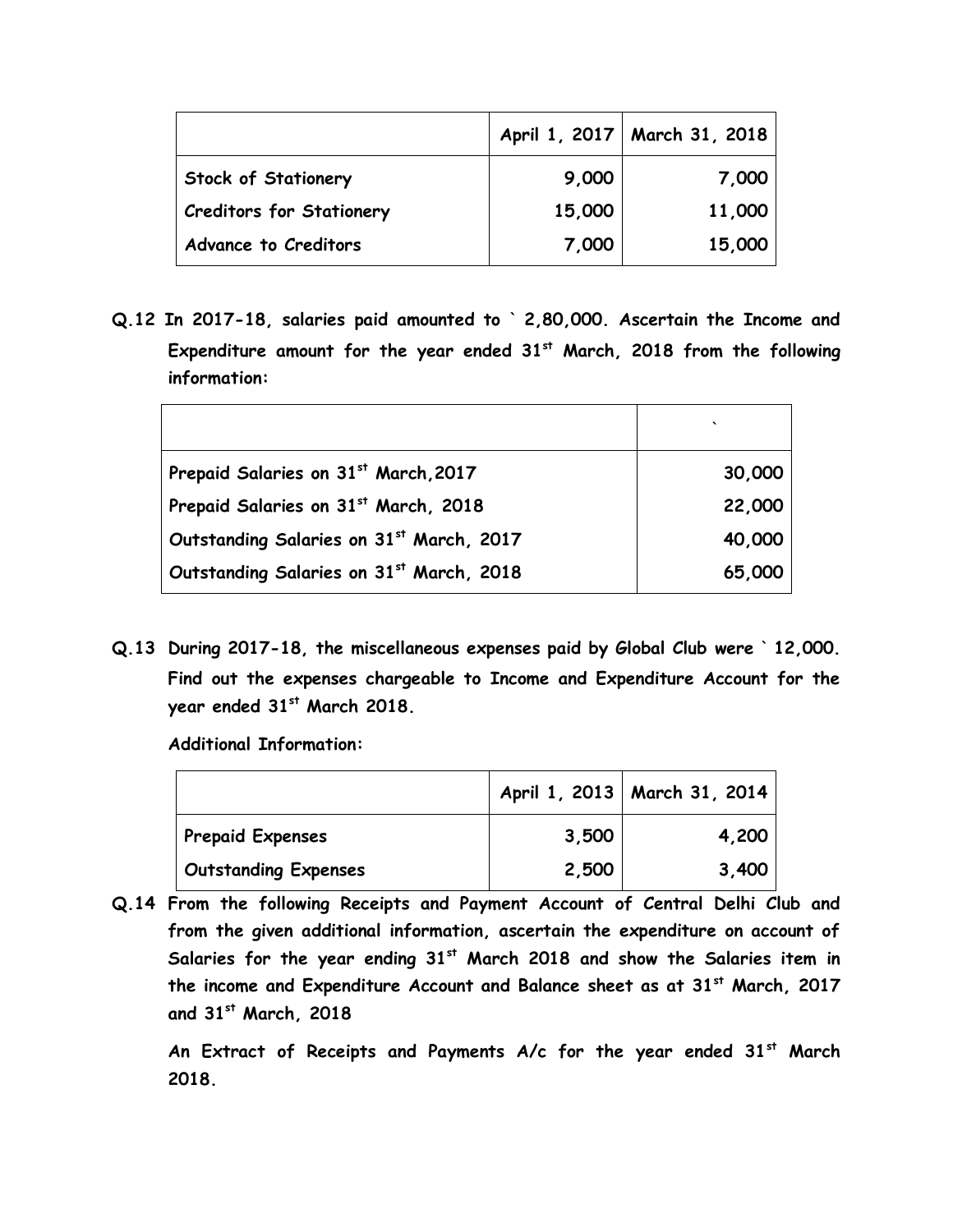| <b>By Salaries</b>                                  |          |
|-----------------------------------------------------|----------|
| 2016-17                                             | 60,000   |
| 2017-18                                             | 8,40,000 |
| 2018-19                                             | 54,000   |
| <b>Additional Information</b>                       |          |
| i) Salaries outstanding on 31st March 2017          | 75,000   |
| ii) Salaries outstanding on 31st March 2018         | 1,35,000 |
| iii) Salaries paid in advance on 31st March<br>2017 | 30,000   |

# **Calculation of the Amount of Income to be Credited to Income and Expenditure Account.**

**Q.15 How will you deal with the following while preparing Income and Expenditure Account of a club for the year ended 31st March, 2018.**

|                         |       | April 1, 2017   March 31, 2018 |
|-------------------------|-------|--------------------------------|
| <b>Prepaid Expenses</b> | 3,500 | 4,800                          |
| Advance Locker Rent     | 1,500 | 900                            |

**Locker Rent Received during the year 2017-18 ` 45,000.**

**Q.16 How will you deal with the following while preparing Income and Expenditure Account of City Club for the year ended 31st March, 2018.**

|                            |       | April 1, 2017   March 31, 2018 |
|----------------------------|-------|--------------------------------|
| <b>Gym Charges Accrued</b> | 7,500 | 10,200                         |
| <b>Advance Gym Charges</b> | 3,600 | 4,800                          |

**Gym charges Received during the year 2017-18 ` 68,000.** 

**Also show the treatment of the above items in the final accounts.** 

**Q.17 From the following Receipts and Payment Account of North-East Club and from the additional information, ascertain the income on account of rent for the**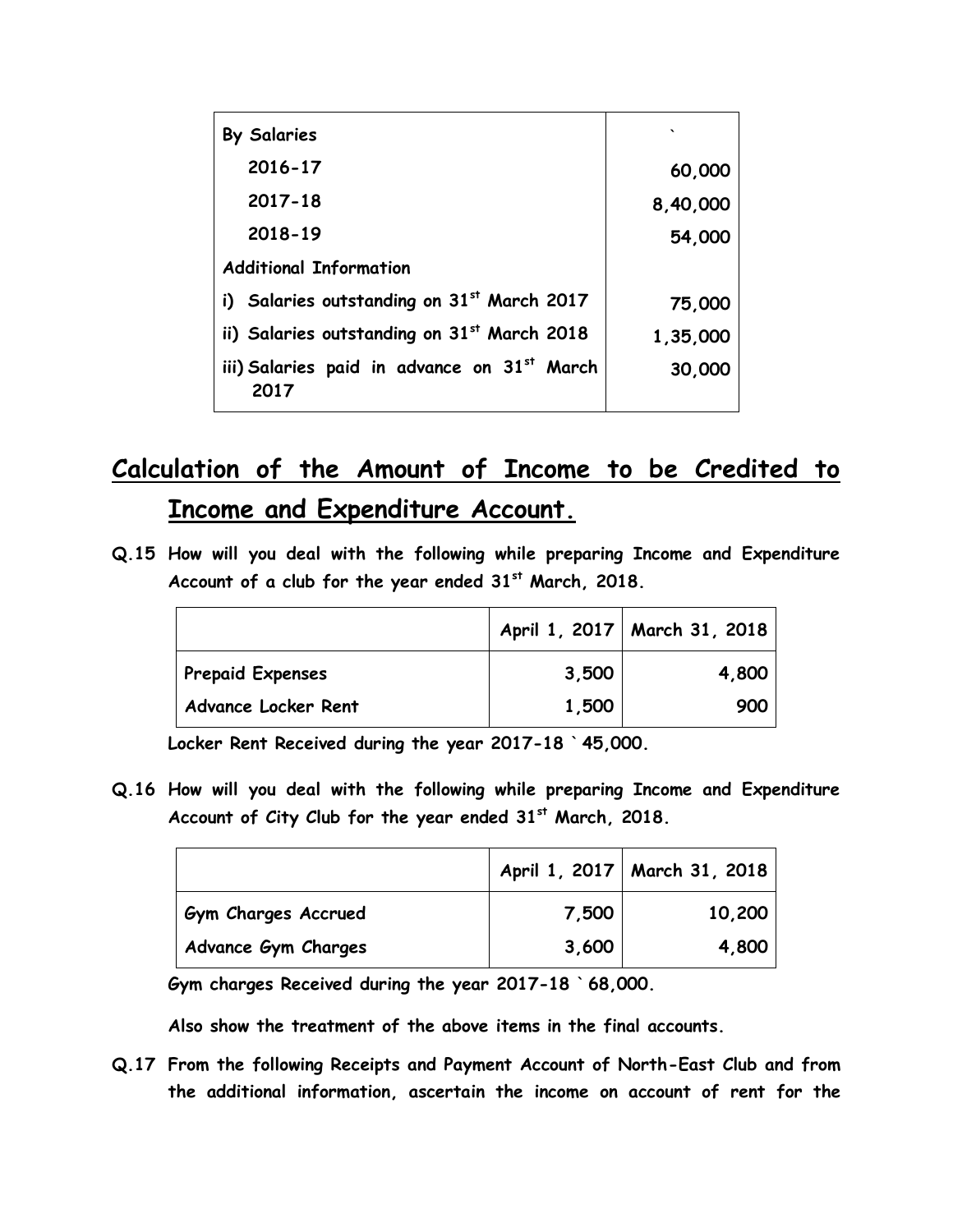**year ending 31st March, 2018 and show the Rent item in the Income and Expenditure Account and Balance Sheet as at 31st March, 2017 and 31st March, 2018.** 

**An Extract of Receipts and Payments A/c for the year ending 31st March 2018.** 

| To Rent                                      |          |
|----------------------------------------------|----------|
| 2016-17                                      | 15,000   |
| $2017 - 18$                                  | 1,55,000 |
| 2018-19                                      | 20,000   |
| <b>Additional Information</b>                |          |
| Rent outstanding on 31st March 2017<br>i)    | 26,000   |
| ii) Rent outstanding on 31st March 2018      | 32,000   |
| iii) Rent paid in advance on 31st March 2017 | 18,000   |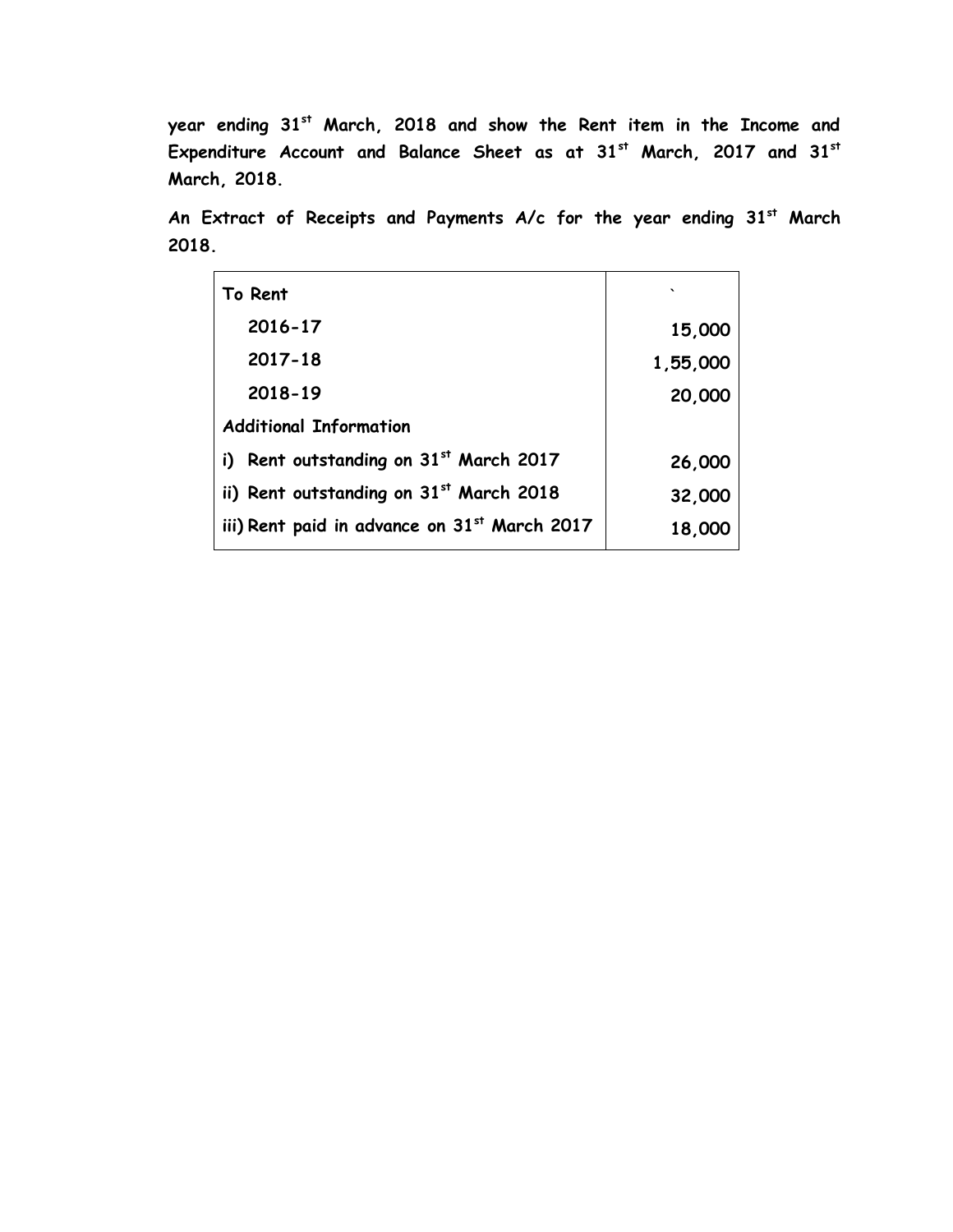## **Calculation of Subscription**

**Q.18 From the following information, calculate the amount of subscription to be credited to the Income and Expenditure Account for the year 2017-18.** 

|                                                   | i) Subscription Received during the year                                     | 90,000   |  |  |
|---------------------------------------------------|------------------------------------------------------------------------------|----------|--|--|
|                                                   | Subscription not year received during the                                    | 10,000   |  |  |
|                                                   | year i.e. due but not received                                               |          |  |  |
|                                                   | ii) Subscription received during the year                                    | 1,10,000 |  |  |
|                                                   | Subscription due but not received                                            |          |  |  |
|                                                   | (Outstanding/Accrued) at the end of the year                                 | 16,000   |  |  |
|                                                   | Subscription Due in the beginning                                            | 26,000   |  |  |
|                                                   | iii) Subscription received during the year                                   | 1,26,000 |  |  |
|                                                   | Subscription due (outstanding) at the end of the year                        | 15,000   |  |  |
|                                                   | Subscription due (outstanding) at the beginning of the year                  | 11,000   |  |  |
|                                                   | Subscription Received in Advance in the beginning                            | 8,000    |  |  |
|                                                   | Subscription Received in Advance at the end                                  | 32,000   |  |  |
|                                                   | iv) Subscription received during the year                                    | 60,000   |  |  |
|                                                   | 1st April 2017 Subscription in Arrears                                       | 10,000   |  |  |
|                                                   | Subscription Received in Advance                                             | 6,000    |  |  |
|                                                   | 31st April 2018 Subscription in Arrears                                      | 10,000   |  |  |
|                                                   | Subscription Received in Advance                                             | 6,000    |  |  |
|                                                   | Sports Club of Delhi Received in 2017-18 '4,00,000 as<br>v)<br>subscription. |          |  |  |
|                                                   | Further information is:                                                      | 25,800   |  |  |
| Subscription due but into received on 1-4-2017    |                                                                              |          |  |  |
| Subscription due to but not received on 31-3-2018 |                                                                              |          |  |  |
| Subscription received in advanced on 01-4-2017    |                                                                              |          |  |  |
|                                                   | Subscription received in Advanced on 31-03-2018                              |          |  |  |
|                                                   | From the following information, calculate the amount of subscription<br>vi)  |          |  |  |

**outstanding for the year ending 2017-18. North-East Delhi Club has 100 members each paying annual subscription of 10,000. The receipts and**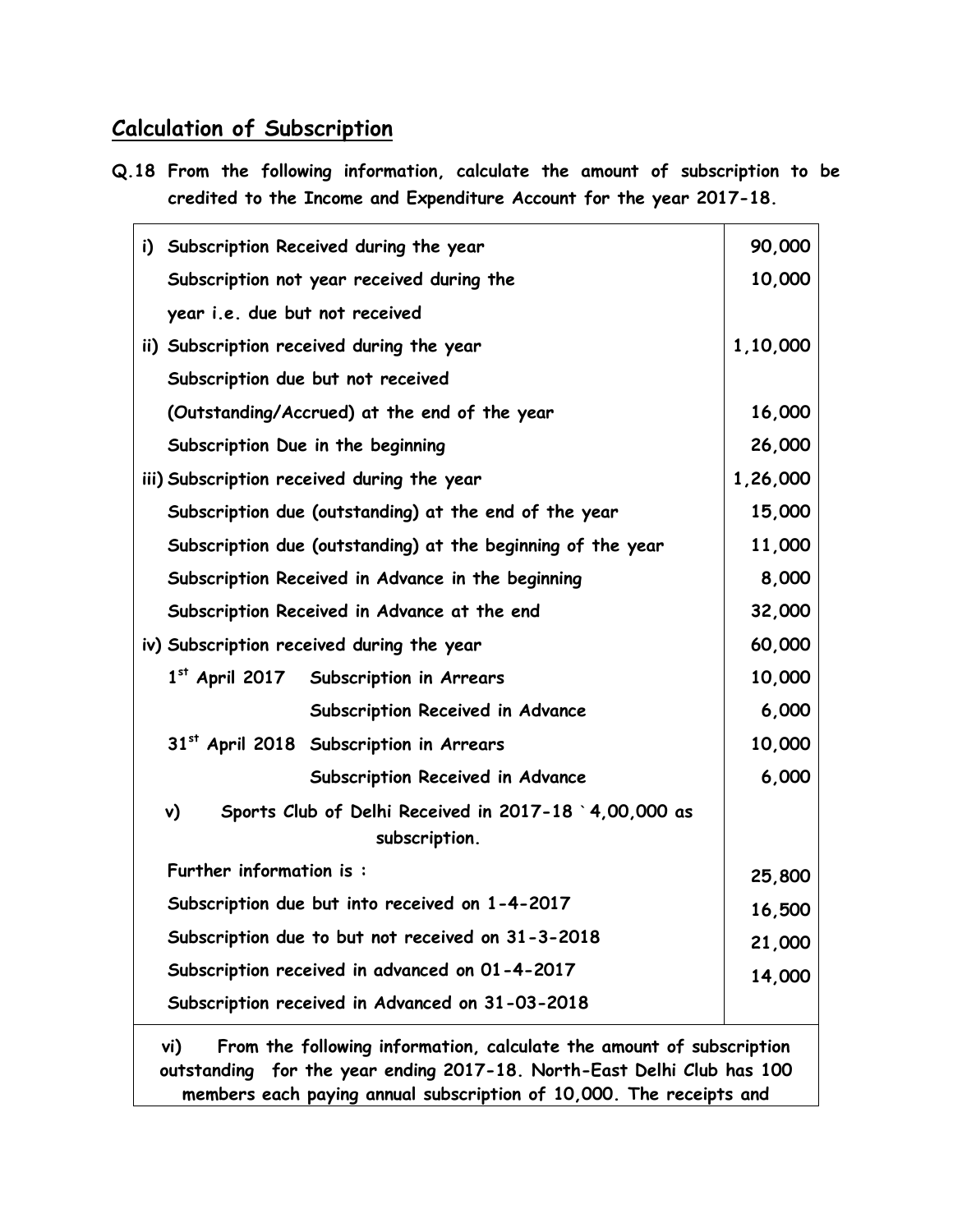**payments received as ` 5,70,000. The following additional information is also provided** 

| 1. Subscription outstanding on 31-3-2017                                                                                                                                                                                                                                               | 75,000 |  |  |
|----------------------------------------------------------------------------------------------------------------------------------------------------------------------------------------------------------------------------------------------------------------------------------------|--------|--|--|
| 2. Subscription received in advance on 31-3-2018                                                                                                                                                                                                                                       | 65,000 |  |  |
| 3. Subscription received in advance on 31-3-2017                                                                                                                                                                                                                                       |        |  |  |
| Assume outstanding subscription of previous year(s) is received in                                                                                                                                                                                                                     |        |  |  |
| current year.                                                                                                                                                                                                                                                                          |        |  |  |
| vii) From the following extracts of Receipts and Payment Account and<br>additional information, you are required to calculate the income from<br>subscriptions for the year ending March 2018 and show them in the Income<br>and Expenditure Account, and the Balance sheet of a Club. |        |  |  |

**An extract of receipts and payments A/c for the year ending 31st March,2018.**

| Receipts        |          | $\overline{\phantom{0}}$ | Payments | $\cdot$ |
|-----------------|----------|--------------------------|----------|---------|
| To Subscription |          |                          |          |         |
| 2016-17         | 80,000   |                          |          |         |
| 2017-18         | 3,60,000 |                          |          |         |
| 2018-19         | 72,000   | 4,92,000                 |          |         |

**Information**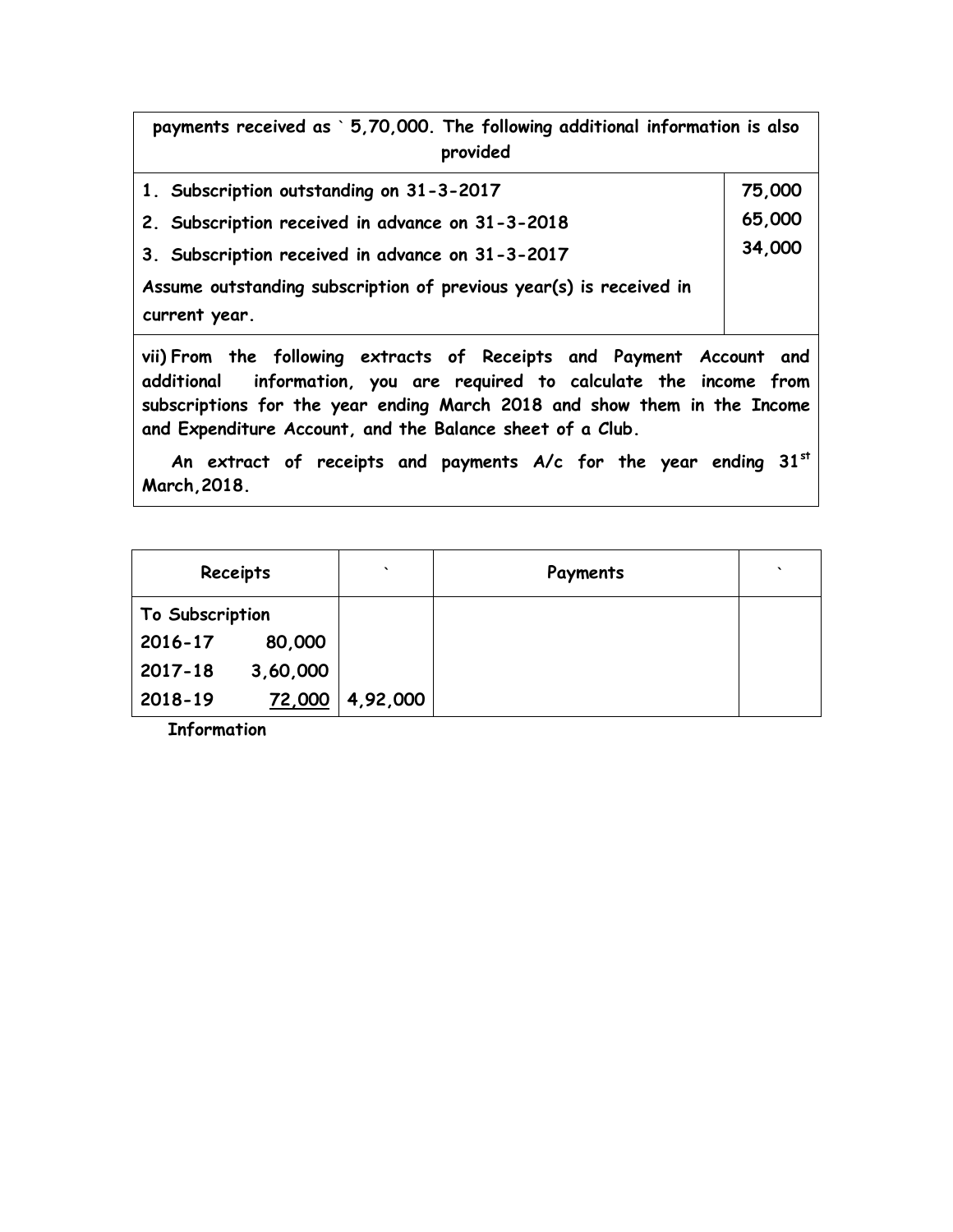| 1. Subscription outstanding on 31-3-2017          | 72,000 |
|---------------------------------------------------|--------|
| 2. Subscription outstanding on 31-03-2018         | 80,000 |
| 3. Subscription received in advance on 31-03-2017 | 72,000 |

**viii)From the following information, calculate the outstanding on 31stMarch, 2018. A club has 2,000 members each paying on annual subscription of ` 500. The Receipts and Payments Account for the year showed a sum of ` 8,00,000 received as subscription. The following additional information is provided :**

| 1. Subscription outstanding on 31-3-2017         | 1,80,000 |
|--------------------------------------------------|----------|
| 2. Subscription received in advance on 31-3-2018 | 2,40,000 |
| 3. Subscription received in advance on 31-3-2017 | 3,20,000 |

**ix) Subscription received during the year ended March 31, 2018 by executive club were as under: `**

| 6,000    | 2016-17 |
|----------|---------|
| 1,86,000 | 2017-18 |
| 4,000    | 2018-19 |
| 1,86,000 | Total   |

**The club has 1000 members each paying @ ` 200 P.A. Subscription outstanding on March 31, 2017 were ` 16,000. Calculate the amount of subscription to be shown as income in the Income and Expenditure Account for the year ended March 31, 2018 and show the relevant data in the Balance Sheet as at 31st March 2017 and 2018.** 

**x) Extracts of Receipts and Payment Account for the year ended March 31, 2018 are given below:**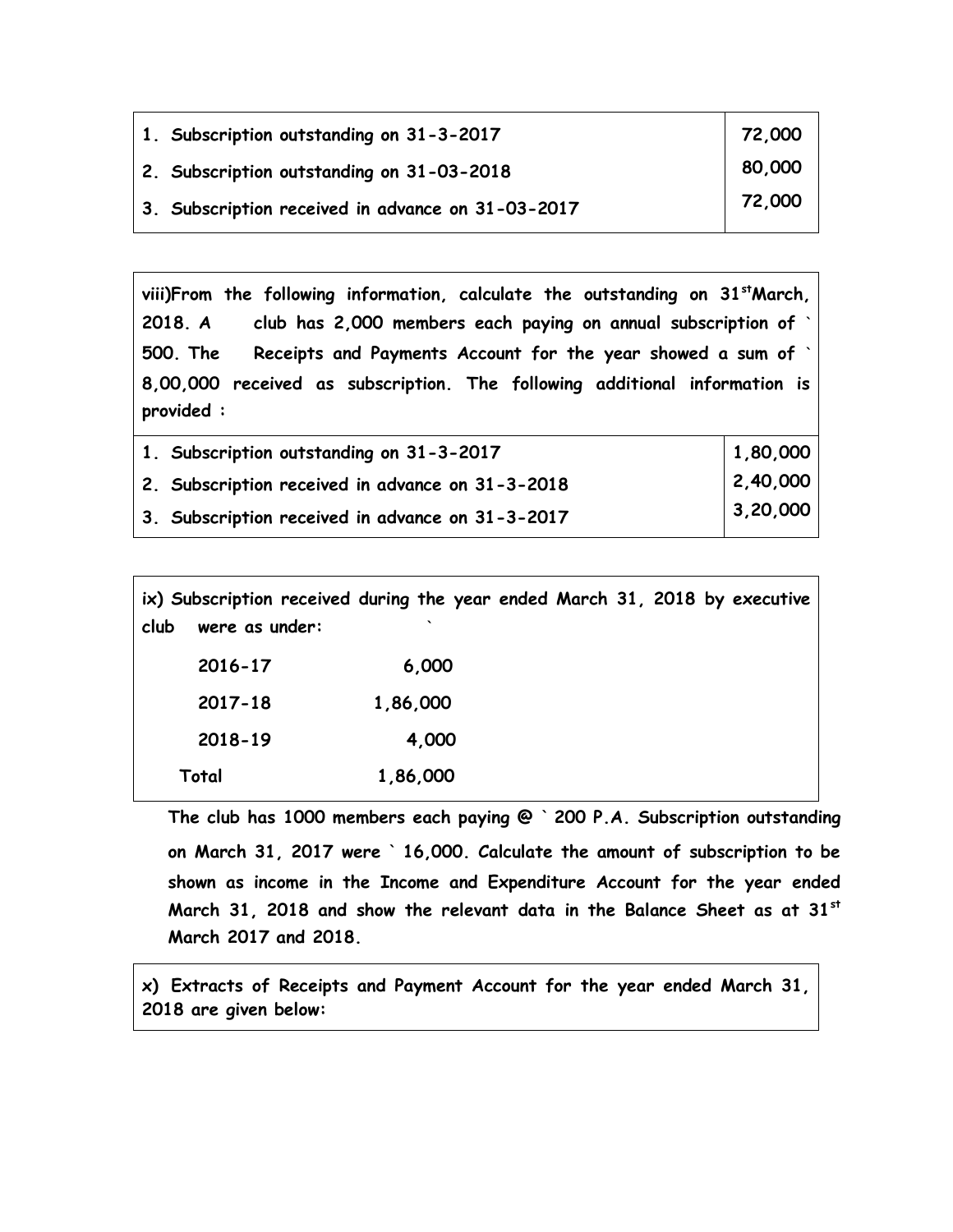| Receipts        |          | $\cdot$  | Payments | $\cdot$ |
|-----------------|----------|----------|----------|---------|
| To Subscription |          |          |          |         |
| 2016-17         | 12,000   |          |          |         |
| $2017 - 18$     | 3,84,000 |          |          |         |
| $2018 - 19$     | 10,000   | 4,06,000 |          |         |

**Information**

| $\vert$ 1. Subscription outstanding as on 31-3-2017          | 72,000 |
|--------------------------------------------------------------|--------|
| 2. Total subscription outstanding as on 31-03-2018           | 80,000 |
| $\vert$ 3. Subscription received in advance as on 31-03-2017 | 72,000 |

**Calculate the amount of subscription to be shown on the income side of Income and Expenditure A/c and show the relevant data in the final account.** 

| xi) From the following, find out the amount of subscription to be included in<br>the Income and Expenditure Account for the year ended 31st March, 2018. |        |  |  |
|----------------------------------------------------------------------------------------------------------------------------------------------------------|--------|--|--|
| Subscriptions received during the year 2017-18 were:                                                                                                     |        |  |  |
| 2016-17                                                                                                                                                  | 6,000  |  |  |
| 2017-18                                                                                                                                                  | 90,000 |  |  |
| 2018-19                                                                                                                                                  | 9,000  |  |  |

**Subscription outstanding as at 31-3-2017 were ` 10,500 out of which ` 1,500 were considered to be irrecoverable. On the same date, subscriptions received in advance for 2017-18 were ` 6,000. Subscriptions still outstanding as at 31st March, 2018 amounted to ` 18,000.**

**Also prepare Subscription Account.**

 $\mathbf{r}$ 

| xii)From the following information, calculate the amount of subscription to be<br>credited to the Income and Expenditure Account for the year 2017-18. |          |  |  |  |
|--------------------------------------------------------------------------------------------------------------------------------------------------------|----------|--|--|--|
| 1. Subscription received during the year                                                                                                               | 2,50,000 |  |  |  |
| 2. Subscription outstanding on 31-3-2017                                                                                                               | 1,00,000 |  |  |  |
| 3. Subscription outstanding on 31-3-2018                                                                                                               | 30,000   |  |  |  |
| 4. Subscription received in advance on 31-3-2017                                                                                                       | 40,000   |  |  |  |
| 5. Subscription received in advanced on 31-3-2018                                                                                                      | 45,000   |  |  |  |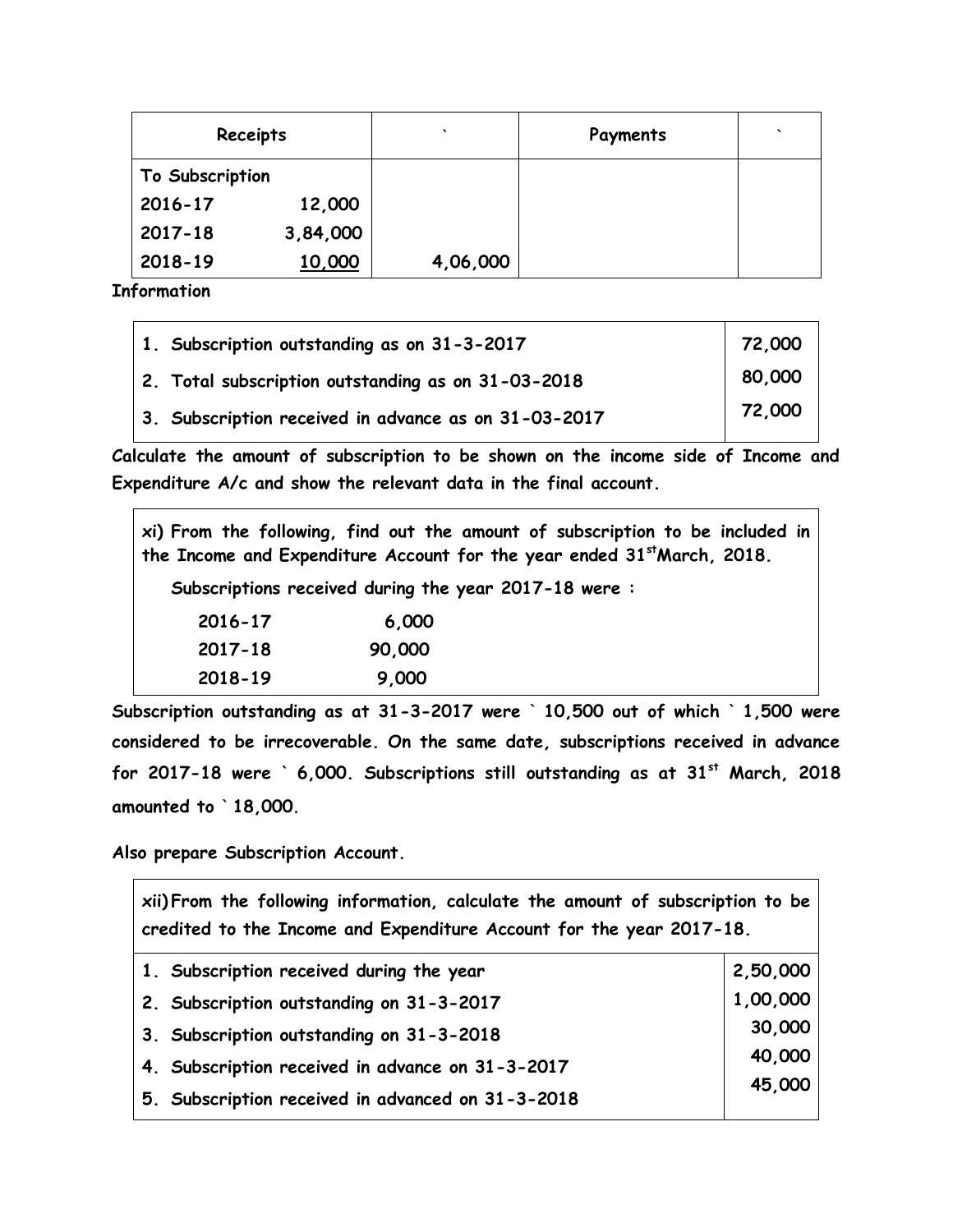**Subscription of ` 8,000 is still in arrears for the year 2017-18.** 

#### **Fund Based Accounting**

**Q.19 Show the following information statements of a Not-for-Profit Organisation:**

| Details                           | $\checkmark$ |
|-----------------------------------|--------------|
| Donations Received for Match Fund | 1,80,000     |
| Sale of Match Tickets             | 70,000       |
| Match Expenses                    | 40,000       |

**Q.20 Show the following information statements of a Not-for-Profit Organisation:**

| Details                         |           |
|---------------------------------|-----------|
| <b>Match Fund</b>               | 8,00,000  |
| <b>Donations for Match Fund</b> | 4,80,000  |
| Sale of Match Tickets           | 7,20,000  |
| Match Expenses                  | 16,00,000 |

**Q.21 Show the following information statements of a Not-for-Profit Organisation:**

| Details                         | $\checkmark$ |
|---------------------------------|--------------|
| <b>Match Fund</b>               | 8,00,000     |
| <b>Donations for Match Fund</b> | 4,80,000     |
| Sale of Match Tickets           | 7,20,000     |
| <b>Match Expenses</b>           | 21,50,000    |

**Q.22 Show how will you deal with the following items while preparing the Income and Expenditure Account for the year ending on 31st March 2018 and a Balance Sheet as at that date in each of the following alternative cases.**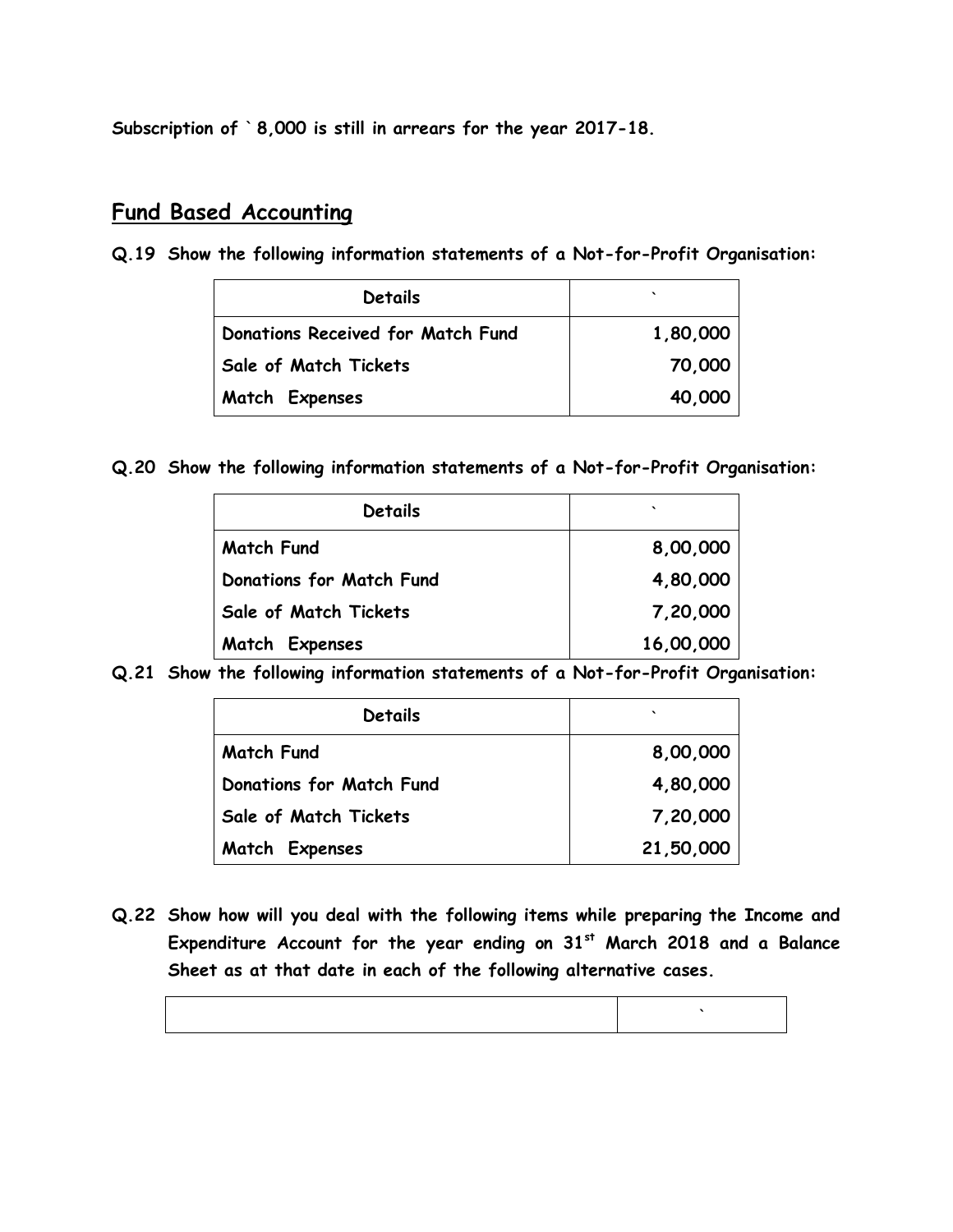| Prizes awarded<br>i)                             | 15,000    |
|--------------------------------------------------|-----------|
| ii) a) Prize Fund as on 31st March, 2017         | 1,20,000  |
| b) Donation for Prizes Received during the year  | 21,600    |
| c) Prizes awarded                                | 22,000    |
| iii) a) Sports Fund                              | 70,000    |
| b) Sports Fund Investments                       | 70,000    |
| c) Income from Sports Fund Investments           | 8,000     |
| d) Donations for Sports Fund                     | 30,000    |
| e) Sports Prizes Awarded                         | 20,000    |
| f) Expenses on Sports Events                     | 8,000     |
| iv) a) Prizes awarded                            | 35,000    |
| b) Prize Fund as on 31st March 2017              | 2,80,000  |
| c) Donations for Prizes Received during 2017-18  | 50,400    |
| d) 9% Prize Fund Investments as on 31-3-2017     | 2,80,000  |
| e) Interest Received on Prize Fund Investments   | 18,900    |
| v) Receipts from Cinema Show Tickets Expenses    | 18,000    |
| vi) Expenditure on construction of Pavilion.     | 9,800     |
| The construction work is in progress and not yet |           |
| Completed. Pavilion Fund as on 31-3-2017         | 24,00,000 |
| Donation for Pavilion Received on 15-11-2017     | 32,00,000 |
| Capital Fund as at 31-3-2017                     | 40,00,000 |
| vii)Prizes Awarded                               | 80,000    |
| Prize Fund as at 31-3-2017                       | 34,000    |
| Donations For Prizes Rec. during the year 201    |           |
| $17 - 18$                                        | 5,600     |
| 10% Prize Fund Investments as at 31-3-2017       | 24,000    |
| <b>Investment on Prize Fund Investments</b>      | 24,000    |

| viii) Expenditure on Construction of Building | 8,00,000 |
|-----------------------------------------------|----------|
| The Construction work is in progress and has  |          |
| not yet completed                             | 80,000   |
| <b>Opening Building Fund</b>                  | 3,20,000 |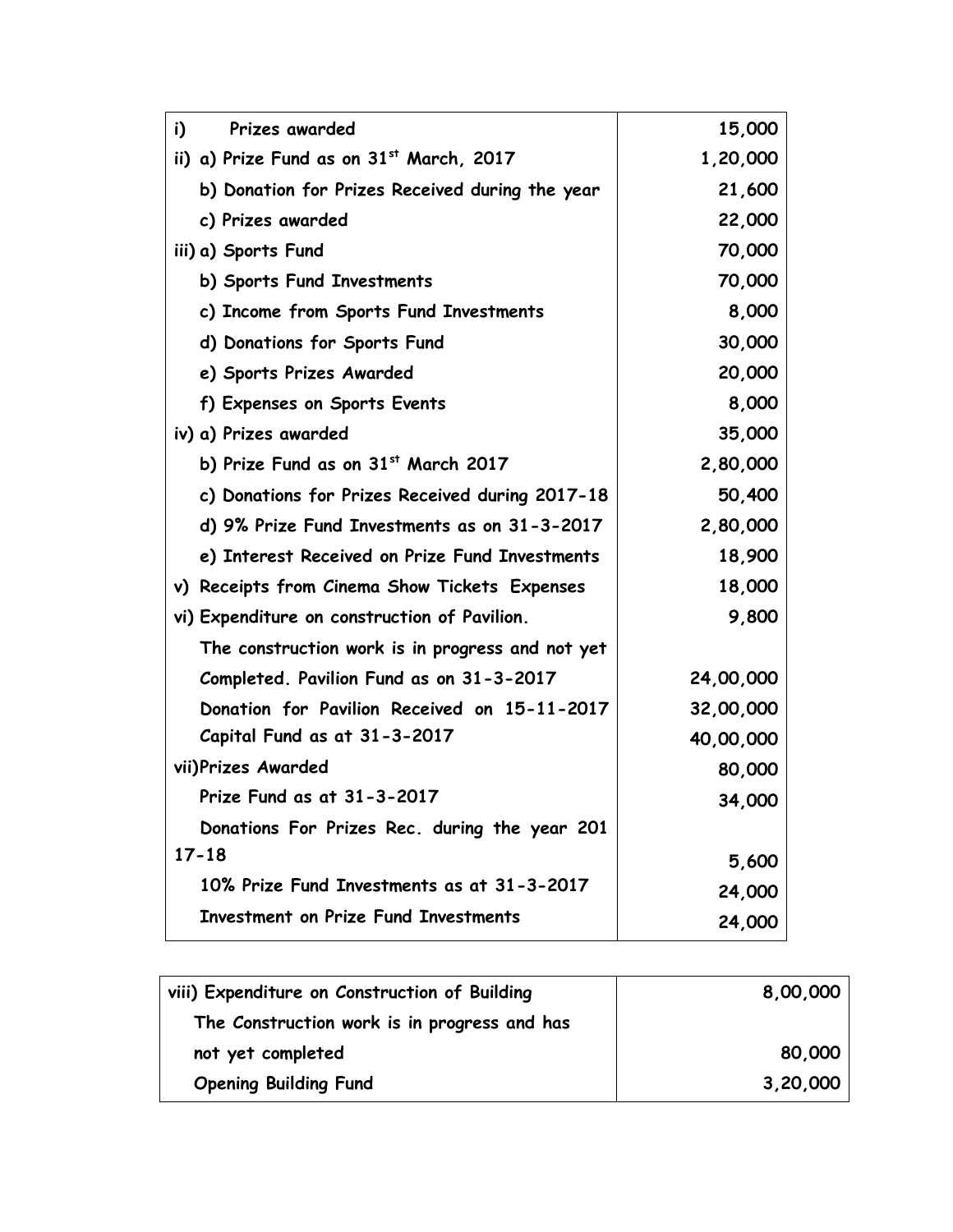| <b>Opening 10% Building</b>                          |           |
|------------------------------------------------------|-----------|
| <b>Fund Investment</b>                               | 2,40,000  |
| <b>Donation For Building Received</b>                | 80,000    |
| <b>Interest Received on Building Fund Investment</b> | 16,000    |
| <b>Opening Capital Fund</b>                          | 2,00,000  |
|                                                      |           |
| ix) Sports Fund as $1st$ April, 2017                 | 2,400     |
| <b>Sports Funds Investments</b>                      | 21,00,000 |
| Interest on Sports Fund Investment                   | 28,00,000 |
| <b>Donation for Sports Fund</b>                      | 28,00,000 |
| <b>Sport Prizes Awarded</b>                          | 35,00,000 |
| <b>Expenses on Sports Events</b>                     | 2,80,000  |
| <b>General Fund</b>                                  | 63,00,000 |
| General Fund Investments                             | 8,00,000  |

**Q. 23.From the following Receipts and Payments Account, prepare Income and Expenditure Account for the year ended 31st March, 2018.**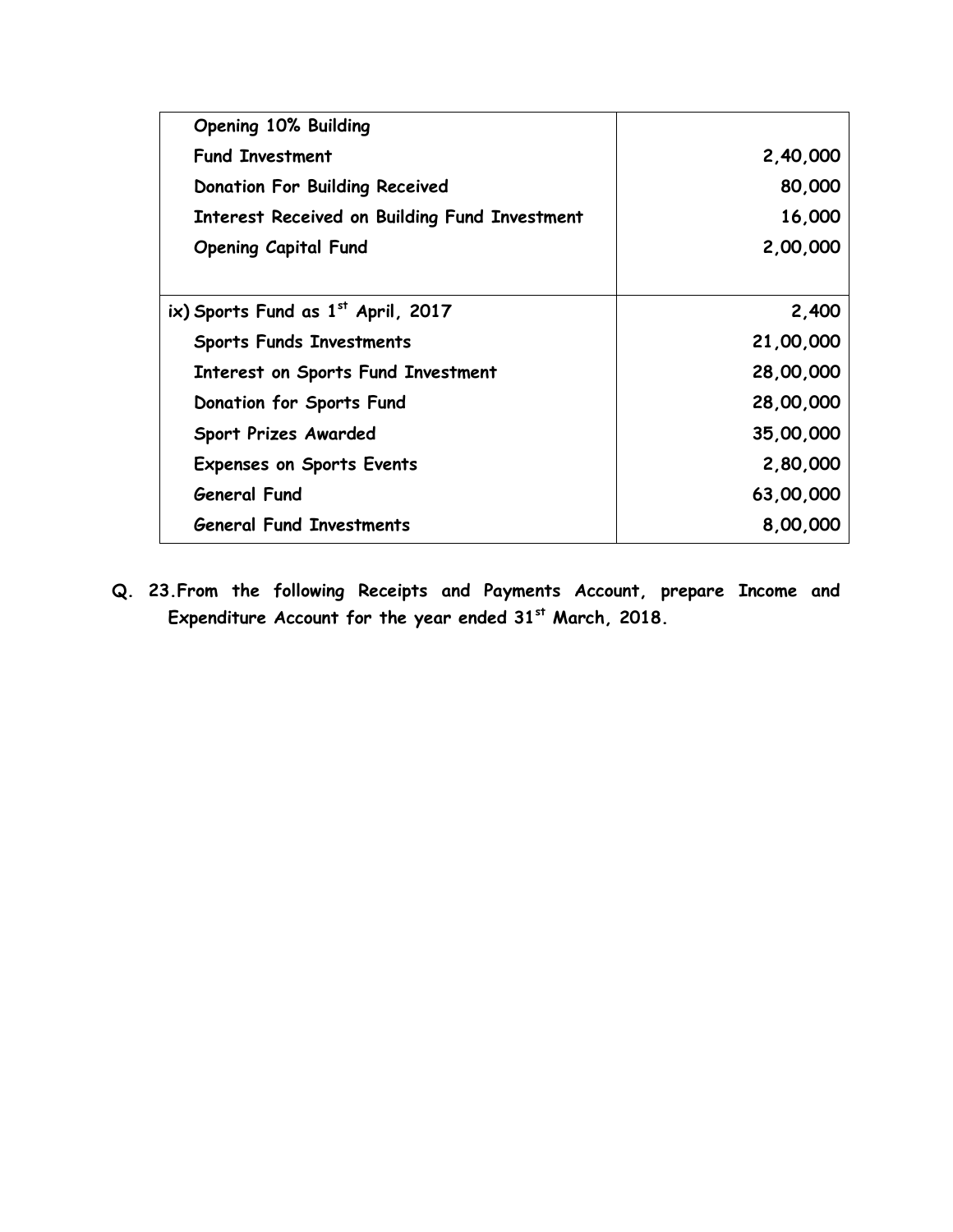| Receipts                                                                                              |                      | Payments                                                              |                 |
|-------------------------------------------------------------------------------------------------------|----------------------|-----------------------------------------------------------------------|-----------------|
| To Balance B/d                                                                                        | 40,000               | By Rent                                                               | 6,000           |
| To Entrance Fees:<br>2,000<br>2016-17                                                                 |                      | (including $\degree$ 1,500 for<br>$2016 - 17$                         |                 |
| 10,000<br>$2017 - 18$<br>To Subscriptions<br>2016-17<br>2,000                                         | 12,000               | By Insurance Premium<br>(including $\degree$ 1,500 for<br>$2018 - 19$ | 6,000           |
| 18,000<br>2017-18(90%)<br>2018-19<br>1,000                                                            |                      | By Sports Materials<br>By Furniture                                   | 5,000           |
| To Life Membership Fees<br><b>To Donations</b>                                                        | 21,000<br>4,000      | (Purchased on 31-3-<br>2018)                                          | 6,000           |
| To Donations for Tournament<br>To Subscription for Governor's<br>Party                                | 24,000<br>10,000     | By 8% Fixed Deposit<br>(made on $1-10-$<br>2017)                      | 12,000<br>1,000 |
| To Interest on 8%<br>Fixed<br>Deposit                                                                 | 3,000<br>480         | By Tournament Expenses<br>By Purchase of Books                        | 2,000           |
| To Sale of<br>Old<br><b>Sports</b><br>Materials<br>To Sale<br>of<br>Old<br><b>Sports</b><br>Materials | 60                   | By Printing and<br>Stationery<br>By Balanced c/d                      | 2,000<br>18,000 |
| (Book Value `120)<br>To Locker Rent                                                                   | 100                  |                                                                       |                 |
| (including $\degree$ 60 for 2016-<br>17)                                                              | 1,360<br> 1, 16, 000 |                                                                       | 1,16,000        |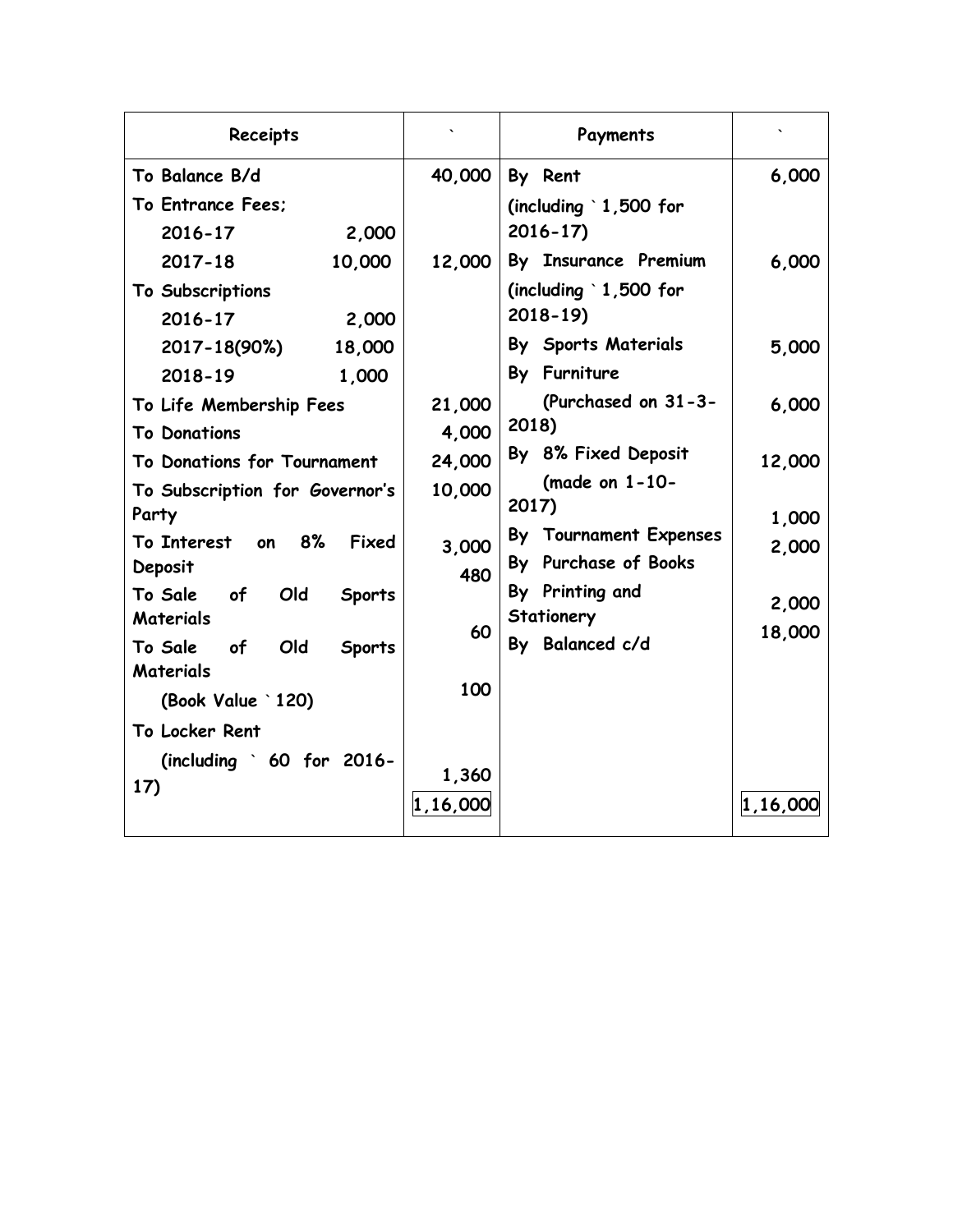| Q. 24 Following is the summary of cash transactions of the Royal Club for the year |  |  |  |  |  |  |
|------------------------------------------------------------------------------------|--|--|--|--|--|--|
| ended $31st$ March, 2018                                                           |  |  |  |  |  |  |

| Receipts                   | $\checkmark$ | Payments                        |        |
|----------------------------|--------------|---------------------------------|--------|
| To Balance from last year  | 31,900       | By Rent and Rates               | 16,800 |
| To Entrance Fees:          | 25,500       | By Wages                        | 24,500 |
| To Subscriptions           | 1,60,000     | By Electricity Charges          | 7,200  |
| <b>To Donations</b>        | 16,500       | By Honoarium                    | 4,350  |
| To Life Membership Fees    | 25,000       | By Books                        | 2,130  |
| To Profit on Entertainment | 5,600        | By Office Expenses              | 4,500  |
|                            |              | By 3% Fixed Deposit             | 8,000  |
|                            |              | (1 <sup>st</sup> October, 2017) |        |
|                            |              | By Cash at Bank                 | 2,420  |
|                            |              | By Cash in Hand                 | 200    |
|                            | 26,450       |                                 | 26,450 |

**In the beginning of the year, the Club possessed Books worth ` 20,000 and Furniture worth ` 8,500. Ordinary Subscriptions in arrears in the beginning of the year amounted to ` 350 and at the end of the year ` 450 and six months Rent ` 600 was due both in the beginning of the y ear and the end of the year.** 

**Prepare Income and Expenditure Account of the Club for the year ended 31st March, 2018 and its Balance sheet as at that date after writing off ` 500 and ` 1,130 on Furniture and Books respectively.** 

**Q.25. Following is the Receipts and Payments Account of Star Club for the year ended 31st March, 2018:**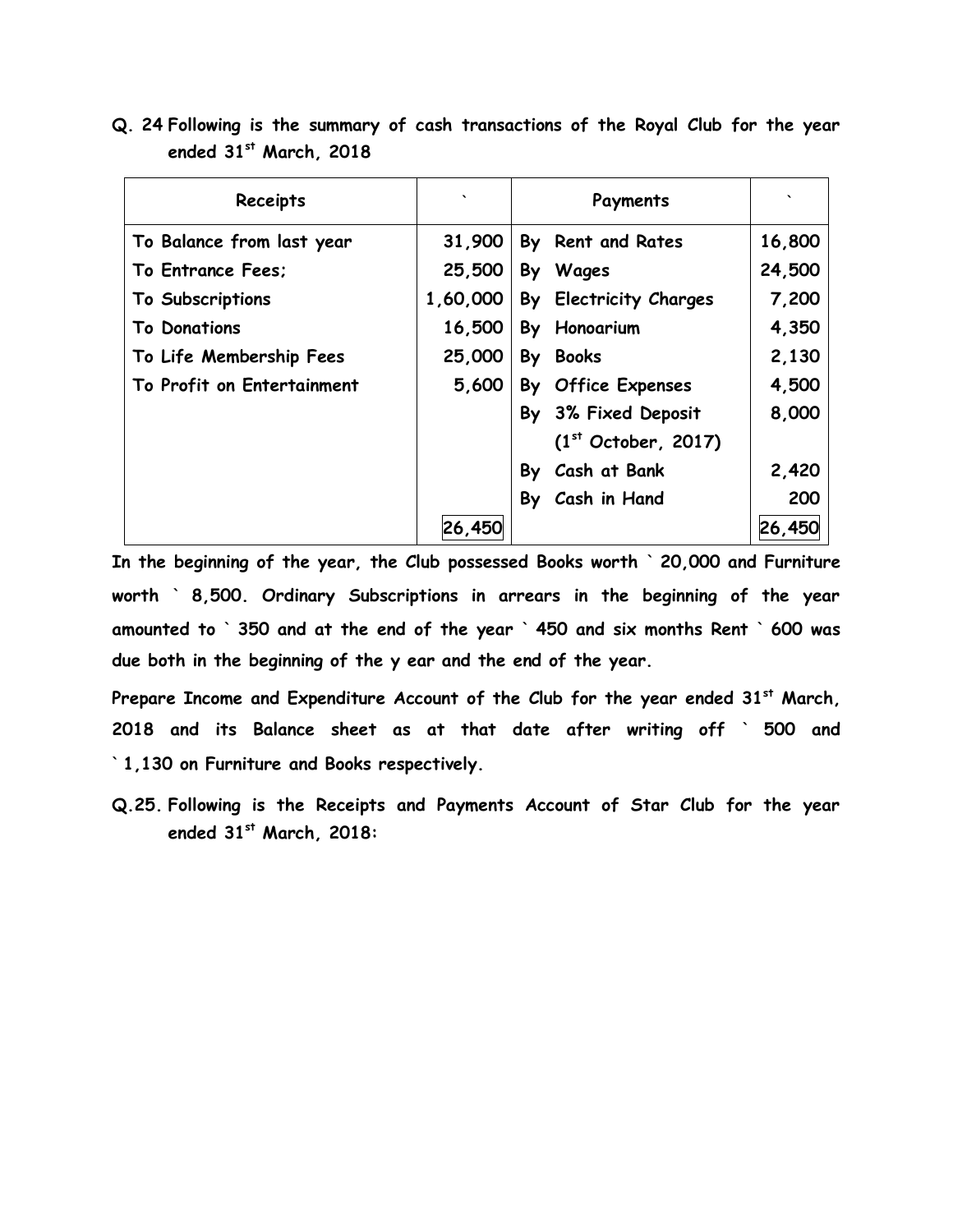| Receipts                                     |          | Payments                          |          |
|----------------------------------------------|----------|-----------------------------------|----------|
| To Balance b/d on 01-04-2017                 | 44,000   | <b>By Salaries</b>                | 1,18,200 |
| To Subscriptions                             | 4,61,000 | <b>By Rent</b>                    | 1,50,000 |
| To Interest                                  | 25,000   | <b>By Printing and Stationery</b> | 73,000   |
| To Tournament Fund                           | 1,20,000 | By Expenses on Charity            | 1,61,000 |
| To Donation                                  | 60,000   | Show                              |          |
| <b>Building</b><br>for<br><b>To Donation</b> | 2,00,000 | <b>By Tournament Expenses</b>     | 75,000   |
| extension                                    |          | <b>By Investments Purchased</b>   | 1,00,000 |
| from<br>To Receipts                          | 52,000   | <b>By Furniture</b>               | 60,000   |
| advertisement in<br>the<br>year<br>book      |          | By Balance c/d on 31-03-<br>18    | 1,61,000 |
|                                              | 9,62,000 |                                   | 9,62,000 |

**Subscriptions outstanding on 31st March, 2017 were ` 4,500 and on 31st March 2018 were ` 6,000. Rent outstanding at the beginning of the year was ` 1,000 and in the end was ` 1,500. Furniture was purchased on 1st April, 2017.** 

**On 1st April, 2017 the Club had Furniture valued ` 8,000 and Investments valued ` 15,000.** 

**Prepare Income and Expenditure A/c for the year ended 31st March, 2018 and a Balance Sheet as at that date, after depreciating furniture by 10% p.a.**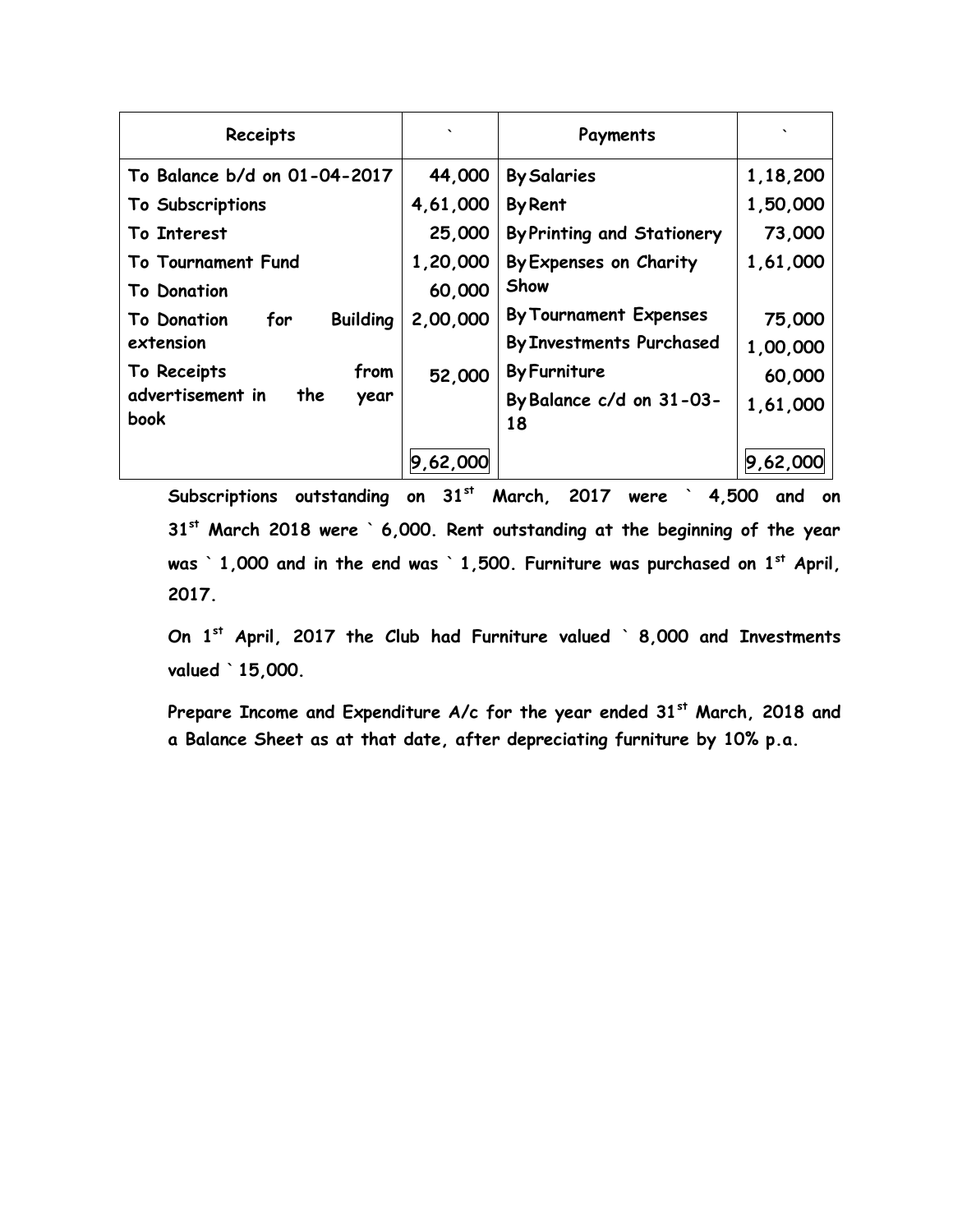**Q. 26. Following is the Receipts and Payments Account of Rajdhani Club for the year ended 31st March, 2018.**

| Receipts                   |          | Payments                        |          |
|----------------------------|----------|---------------------------------|----------|
| To Balance b/d on 1-1-2017 |          | <b>By Staff Salaries</b>        | 1,77,000 |
| Cash in Hand               | 20,000   | <b>By Canteen Expenses</b>      | 17,500   |
| Cash in Deposit Account    | 80,000   | By Misc. Expenses               | 4,000    |
| Cash in Current Account    | 26,000   | <b>By Insurance</b>             | 10,000   |
| To Subscriptions           | 4,00,000 | <b>By Telephone Expenses</b>    | 24,000   |
| <b>To Entrance Fees</b>    | 60,000   | <b>By Furniture Purchased</b>   | 75,000   |
| To Life Membership Fees    | 75,000   | <b>By Investments Purchased</b> | 2,30,000 |
| To Newspapers (Sales)      | 1,000    | By Balance c/d on 31-03-        |          |
| To Canteen Collections     | 22,000   | 2018                            |          |
| To Interest on Deposits    | 8,000    | Cash in Hand                    | 33,500   |
|                            |          | Cash in Deposit A/c             | 1,00,000 |
|                            |          | Cash in Current A/c             | 21,000   |
|                            | 6,92,000 |                                 | 6,92,000 |

**Additional Information:-**

|                                     |          | April 1, 2017   March 31, 2018 |
|-------------------------------------|----------|--------------------------------|
| i) Outstanding Subscriptions        | 35,000   | 28,000                         |
| Received<br>ii) Subscriptions<br>in |          |                                |
| advance                             | 10,000   | 12,500                         |
| iii) Salaries Outstanding           | 6,000    | 9,000                          |
| iv) Insurance Prepaid               | 2,000    | 2,500                          |
| v) Furniture                        | 50,000   |                                |
| vi) Sports Equipment                | 1,00,000 |                                |

**Depreciate furniture by 20% and Sports Equipment by 30%.** 

**You are required to prepare an Income and Expenditure Account for the year ended 31st March, 2018 and a Balance Sheet as at that date.** 

**Q. 27.Following is the Receipts and Payments Account of Chennai Sports Club for the year ended 31-03-2018:**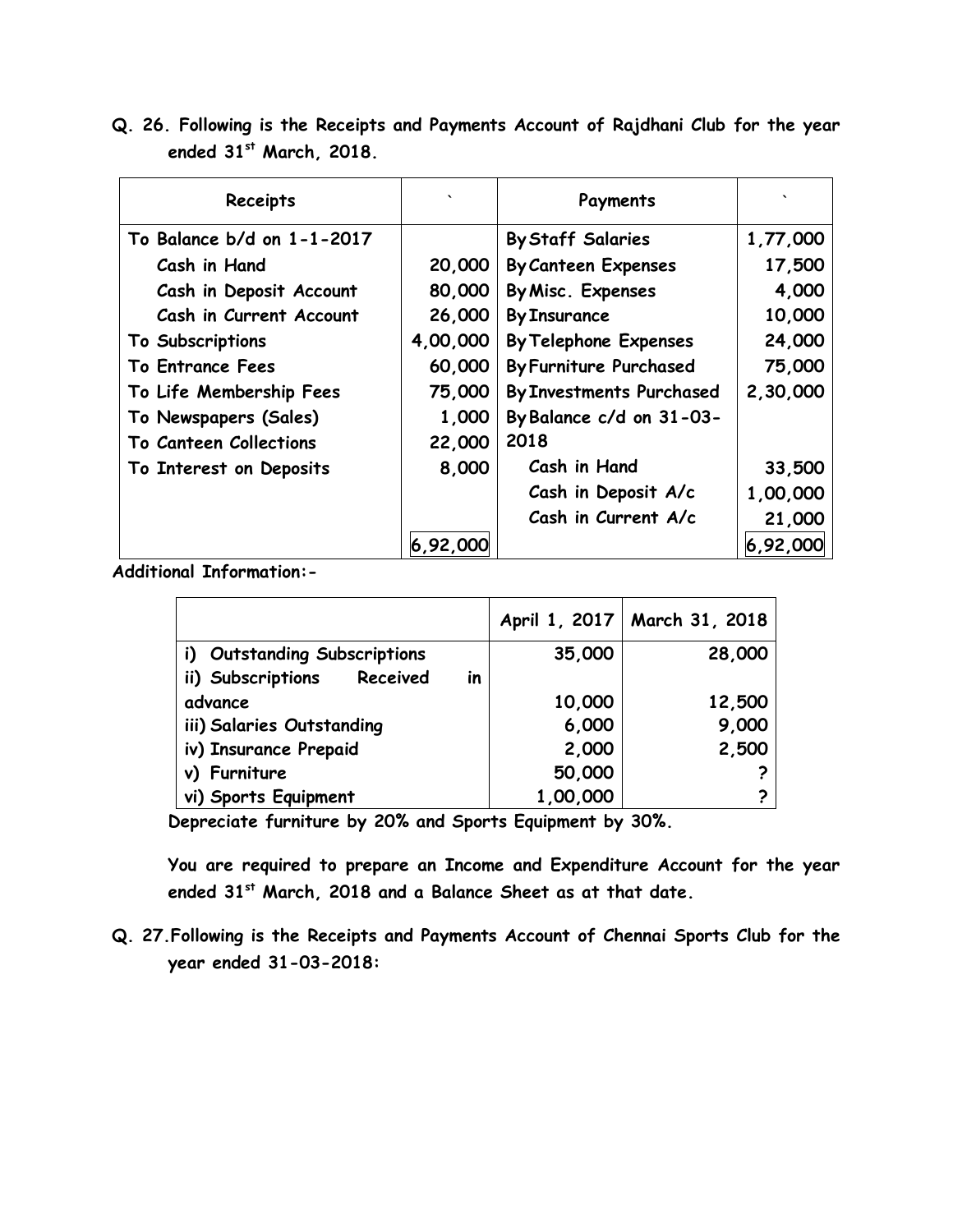| Receipts               | $\overline{\phantom{a}}$ | Payments                     |          |
|------------------------|--------------------------|------------------------------|----------|
| Balance b/d            | 10,000                   | Salary                       | 24,000   |
| Subscriptions          |                          | 52,000   Furniture           | 20,000   |
| <b>Entrance Fees</b>   |                          | 8,000   Office Expenses      | 16,000   |
| <b>Tournament Fund</b> |                          | 30,000   Tournament Expenses | 42,000   |
| Sale of old newspapers | 4,000                    | Sports Equipment             | 40,000   |
| Legacy                 | 70,000                   | Balance c/d                  | 32,000   |
|                        | 1,74,000                 |                              | 1,74,000 |

**Additional Information:-**

|                                    | $31 - 03 - 2017$ | $31 - 03 - 2018$ |
|------------------------------------|------------------|------------------|
| i) Outstanding Subscriptions       | 4,000            | 3,000            |
| ii) Salary outstanding             | 2,000            | 3,000            |
| iii) The Club Had building         | 80,000           |                  |
| iv) Furniture                      | 20,000           |                  |
| v) 10% Investment                  | 45,000           |                  |
| vi) Sports Equipment               | 25,000           |                  |
| vii) Depreciation charged on these |                  |                  |
| items including purchases was 10%. |                  |                  |

**Depreciate furniture by 20% and Sports Equipment by 30%.** 

**You are required to prepare an Income and Expenditure Account for the year ended 31st March, 2018 and a Balance Sheet as at that date.** 

**Q. 28.From the following particulars relating to Nirvana Hospital, prepare Income and Expenditure account for the year ended 31st March, 2018.**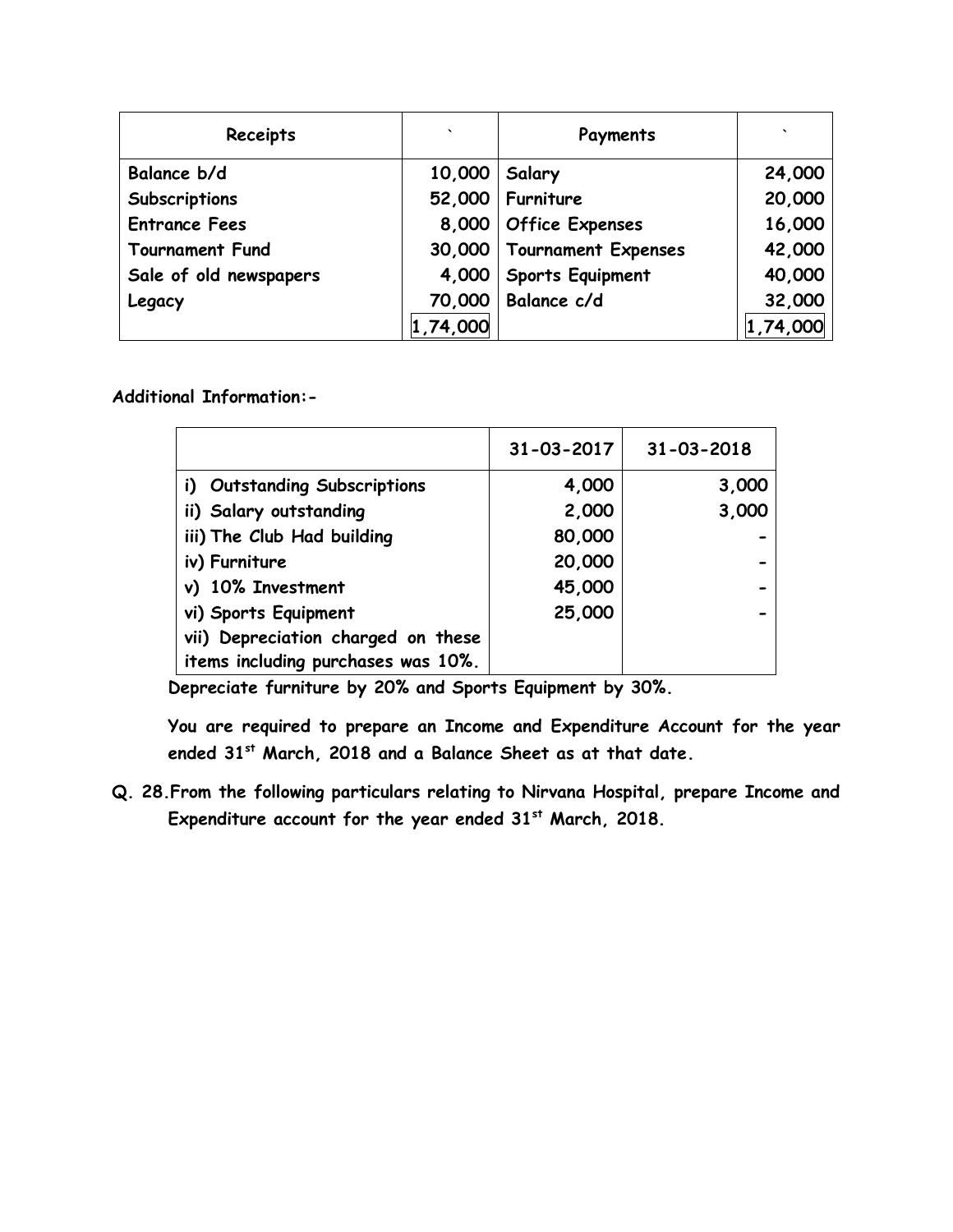| Receipts                              | $\tilde{\phantom{a}}$ | Payments                 |          |
|---------------------------------------|-----------------------|--------------------------|----------|
| To Cash in Hand on 1st<br>April       |                       | By Medicines             | 3,59,000 |
| 2017                                  | 71,130                | By Doctor's Information  | 90,000   |
| To Subscriptions                      | 4,79,960              | <b>By Salaries</b>       | 2,75,000 |
| <b>To Donations</b>                   | 1,45,000              | By Petty Expenses        | 4,610    |
| To Interest on Investments            |                       | By Equipment             | 1,50,000 |
| @ 7% p.a. for full year               | 70,000                | By Expenses on Charity   | 7,500    |
| Proceeds from<br>Charity<br><b>To</b> | 1,45,000              | show                     |          |
| Show                                  |                       | By Cash in Hand on 31-3- | 37,750   |
|                                       |                       | 18                       |          |
|                                       | 8,70,760              |                          | 8,70,760 |

**Additional Information:-**

|                                                | $01 - 04 - 2017$ | 31-03-2018 |
|------------------------------------------------|------------------|------------|
| i) Subscriptions due                           | 2,400            | 2,280      |
| ii) Subscriptions<br>in<br>received<br>advance | 640              | 1,000      |
| iii) Stock of medicines                        | 80,810           | 97,400     |
| iv) Estimated value of equipment's             | 2,12,000         | 3,16,000   |
| v) Buildings<br>(Cost<br>less<br>depreciation) | 4,00,000         | 3,80,000   |

# **Q. 29.The Modern Club's Balance Sheet as at 1st April, 2017 was as under**

| Liabilities              | $\overline{\phantom{a}}$ | Assets                           |          |
|--------------------------|--------------------------|----------------------------------|----------|
| Subscriptions in Advance | 6,000                    | Sports Equipment                 | 50,000   |
| <b>Salaries Unpaid</b>   | 11,000                   | Grounds                          | 1,20,000 |
| <b>Capital Fund</b>      | 2,00,000                 | <b>Billiards Table</b>           | 60,000   |
| <b>Tournament Fund</b>   |                          | 60,000 Subscriptions Outstanding | 8,000    |
|                          |                          | <b>Cash and Bank Balances</b>    | 39,000   |
|                          | 2,77,000                 |                                  | 2,77,000 |
|                          |                          |                                  |          |

**The Receipts and Payments Account for the year ended 31st March, 2018 was:**